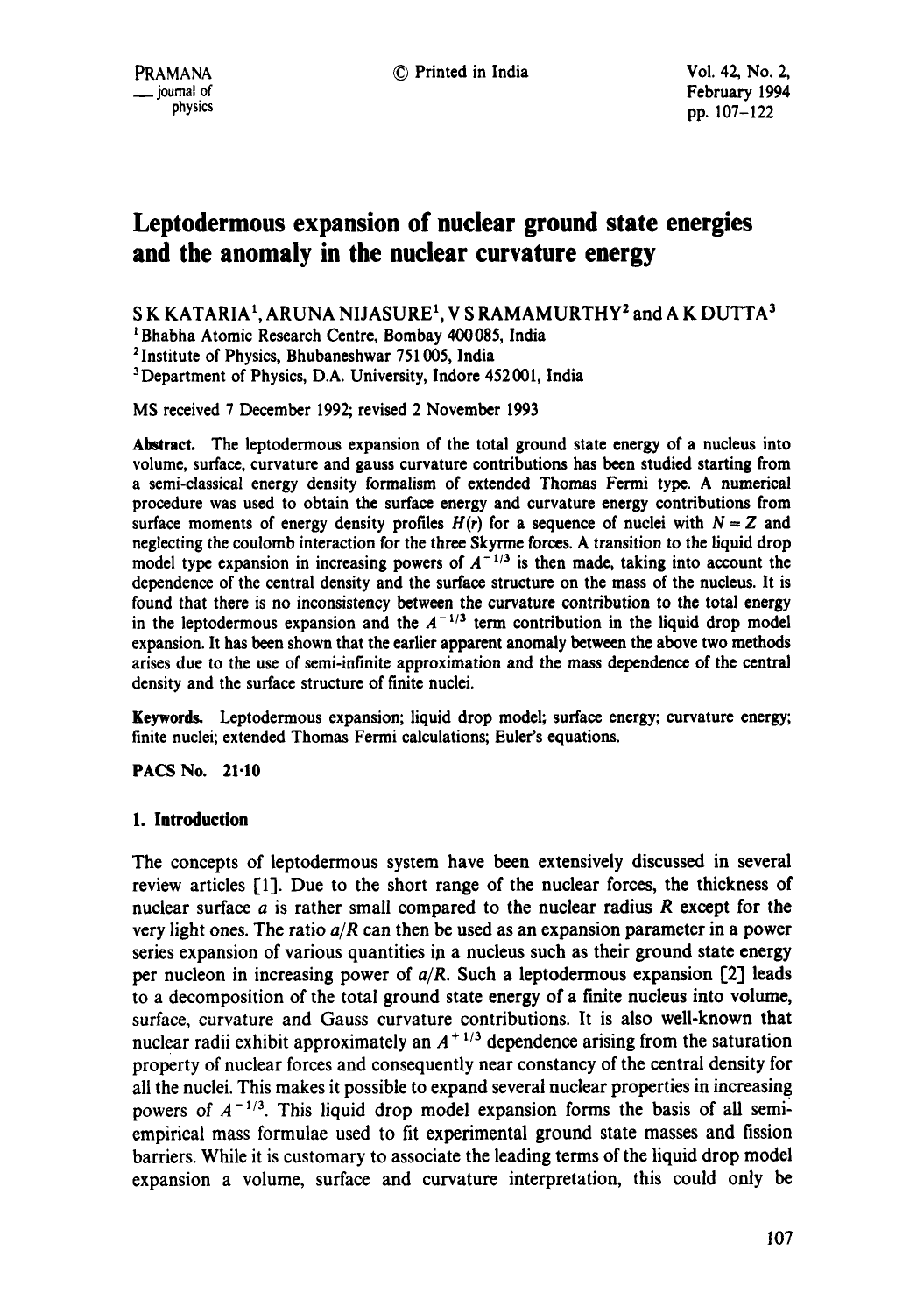approximate, since the nuclear fluid is not strictly incompressible. Recently, an apparent anomaly has been noticed between the nuclear curvature energies in a leptodermous expansion and the  $A^{+1/3}$  term in a liquid drop model expansion of the nuclear ground state energies. Myers and Swiatecki [3] have observed that in the framework of the droplet model best fits to the experimental ground state masses are obtained when the coefficient of the  $A^{+1/3}$  term is assumed to be zero. In another study, Seegar and Howard [4] obtained a value of  $-0.76 \pm 0.11$  MeV for the coefficient of the  $A^{+1/3}$  term. In the folding model of Krappe *et al* [5], for the surface energy, the curvature energy turns out to be identically zero. On the other hand, leptodermous expansions of the nuclear ground state energies have always yielded much higher values of the nuclear curvature energies, corresponding coefficients of the  $A^{+1/3}$  term ranging from 9-15 MeV [6]. Negele and Vautherin [7] using Hartree Fock calculations with Skyrme interactions for a sequence of mirror nuclei without Coulomb interaction obtained the value of curvature contribution as 11-86 MeV. In many recent studies it has been concluded that this anomaly cannot be resolved within the framework of the existing calculations of the ground state energies [8].

In the present work, we have studied in detail leptodermous expansion of the nuclear ground state energies starting [9] from a suitably chosen semiclassical energy density functional. A transition is then made to a liquid drop model expansion taking into account the dependence of the central density, surface diffuseness and surface skewness on the mass number of the nucleus. It is shown that there exists no anomaly between the calculated curvature energies and the coefficient of the  $A^{+1/3}$  term in the LDM expansion, if the transition from the leptodermous expansion to the LDM expansion is carried out properly. Previous calculations [1,6,8, 10] of curvature contribution have been carried out for semi-infinite surfaces as these only can be carried out analytically. Calculations of curvature energies with semi-infinite model surfaces miss important physical features and result in misleading conclusions.

## **2. Leptodermous and LDM expansions of nuclear ground state energies**

In the framework of energy density formalism  $[11]$ , the total energy of a nucleus can be written as a volume integral of a suitably chosen energy density  $H(r)$ 

$$
E_T = 4\pi \int_0^\infty H(r)r^2 dr \tag{1}
$$

where  $H(r)$  is a functional of the density  $\rho(r)$  and its derivatives. In the present analysis, we restrict ourselves to the case of spherical nuclei with  $N = Z$  and without Coulomb interaction. For leptodermous nuclei, the contribution from the surface region to the total energy can be isolated by expanding  $E<sub>T</sub>$  in terms of the surface moments of  $H(r)$  around the nuclear sharp-cutoff radius  $R_s$ , defined by the relation:

$$
A = 4\pi/3R_s^3 \rho_0 \tag{2}
$$

where central density of a nucleus is denoted by  $\rho_0$  and A is its mass number. For calculation of surface moments around  $R_s$ , we substitute  $r = R_s + z$  in (1), and obtain

$$
E_T = 4\pi \int_{-R_s}^{\infty} H(z + R_s)(R_s + z)^2 dz
$$
  
=  $4\pi \left[ \int_{-R_s}^{0} H(z + R_s)(R_s + z)^2 dz + \int_{0}^{\infty} H(z + R_s)(R_s + z)^2 dz \right].$ 

**108 Pramana -J. Phys., Vol. 42, No. 2, February 1994**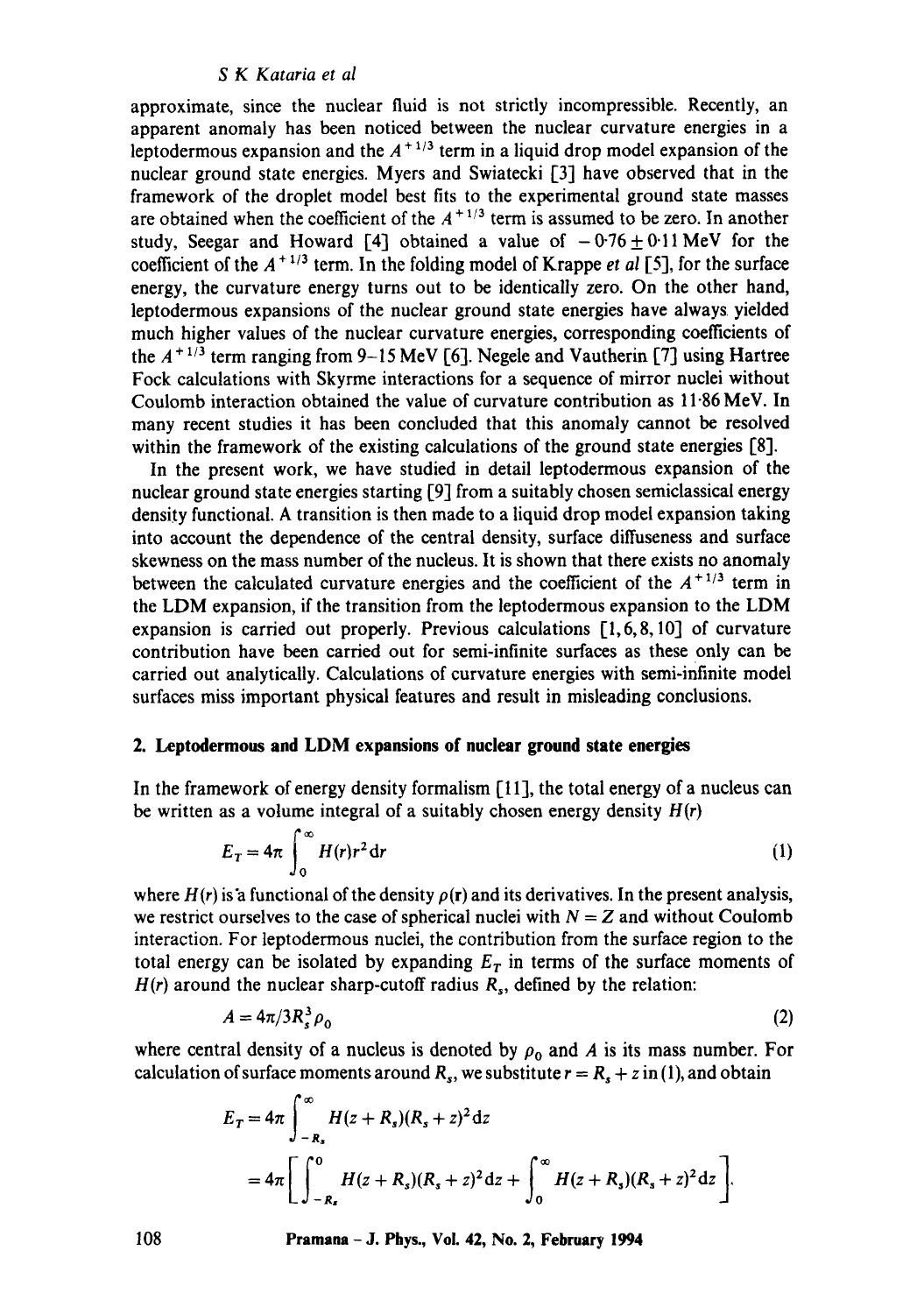Rewriting the first integral as

$$
4\pi \int_{-R_s}^{0} [H(z+R_s) - \varepsilon_0 + \varepsilon_0](R_s + z)^2 dz
$$

where  $\varepsilon_0$  is the central energy density corresponding to the density  $\rho_0$ , one has

$$
E_T = \varepsilon_0 \frac{4\pi}{3} R_s^3 + 4\pi \int_{-R_s}^0 [H(z + R_s) - \varepsilon_0] (R_s + z)^2 dz
$$
  
+ 
$$
4\pi \int_0^\infty H(z + R_s) (R_s + z)^2 dz
$$

and expanding the  $(R_s + z)^2$  terms in the integrals, we have

$$
E_T = \varepsilon_0 V + S \left[ \int_{-R_s}^{0} [H(z + R_s) - \varepsilon_0] dz + \int_{0}^{\infty} H(z + R_s) dz \right]
$$
(3)  
+  $4\pi R_s \left[ \int_{-R_s}^{0} [H(z + R_s) - \varepsilon_0] z dz + \int_{0}^{\infty} H(z + R_s) z dz \right]$   
+  $4\pi \left[ \int_{-R_s}^{0} [H(z + R_s) - \varepsilon_0] z^2 dz + \int_{0}^{\infty} H(z + R_s) z^2 dz \right]$   
=  $a_v V + a_s S + a_c C + a_G G$ ; where  $G = 4\pi$  and  $C = 4\pi R_s$ 

where V is the volume of the nucleus with sharp cutoff radius  $R_s$ , S is its surface area, C is its mean radius of curvature and G is its Gaussian curvature. Because of the asymptotic constancy of the energy density  $\varepsilon(r)$  for  $r \ll R_s$ , integrands in all the three terms are sharply peaked around  $R_s$  with a range of the order of diffuseness parameter a. The first term in this leptodermous expansion can be identified as the volume energy of the nucleus, the second term its surface energy, the third term its curvature energy and the fourth term corresponds to the Gaussian curvature energy.

In principle, the above expansion could have been carried out around any expansion radius R, e.g. in place of the sharp cut-off radius by half density radius  $R_{1/2}$  [10]. To this extent, the decomposition of the total energy into volume and surface contributions is not unique but depends on the choice of the expansion radius. In case expansion is carried out around  $R_{1/2}$ , the first term will not be proportional to mass number A but will also involve additional contributions of the order of *aiR. A*  similar expansion of the density profile  $\rho(r)$  around half density radius  $R_{1/2}$  gives the relation between the mass number A and  $R_{1/2}$  involving these  $a/R_{1/2}$  correction terms in terms of various surface moments of  $\rho(r)$  as in eq. (3) for energy density profiles. Hence, for the surface moments of the energy density profiles calculated around this radius, one will have to invert the leptodermous expansion of the density profiles in order to make the transition to the LDM type expansion in  $A^{-1/3}$ . However, in the present studies, with the choice of expansion radius as the sharp cut-off radius  $R_s$ , the volume energy turns out to be proportional to particle number  $A$ , which is an advantage in a subsequent transition to liquid drop model expansion. Hence our choice of  $R<sub>s</sub>$  as the expansion radius. This choice is also consistent with the earlier analysis [6] of surface and curvature energies with model semi-infinite surfaces.

If the nuclear fluid had been incompressible, a transition to the LDM expansion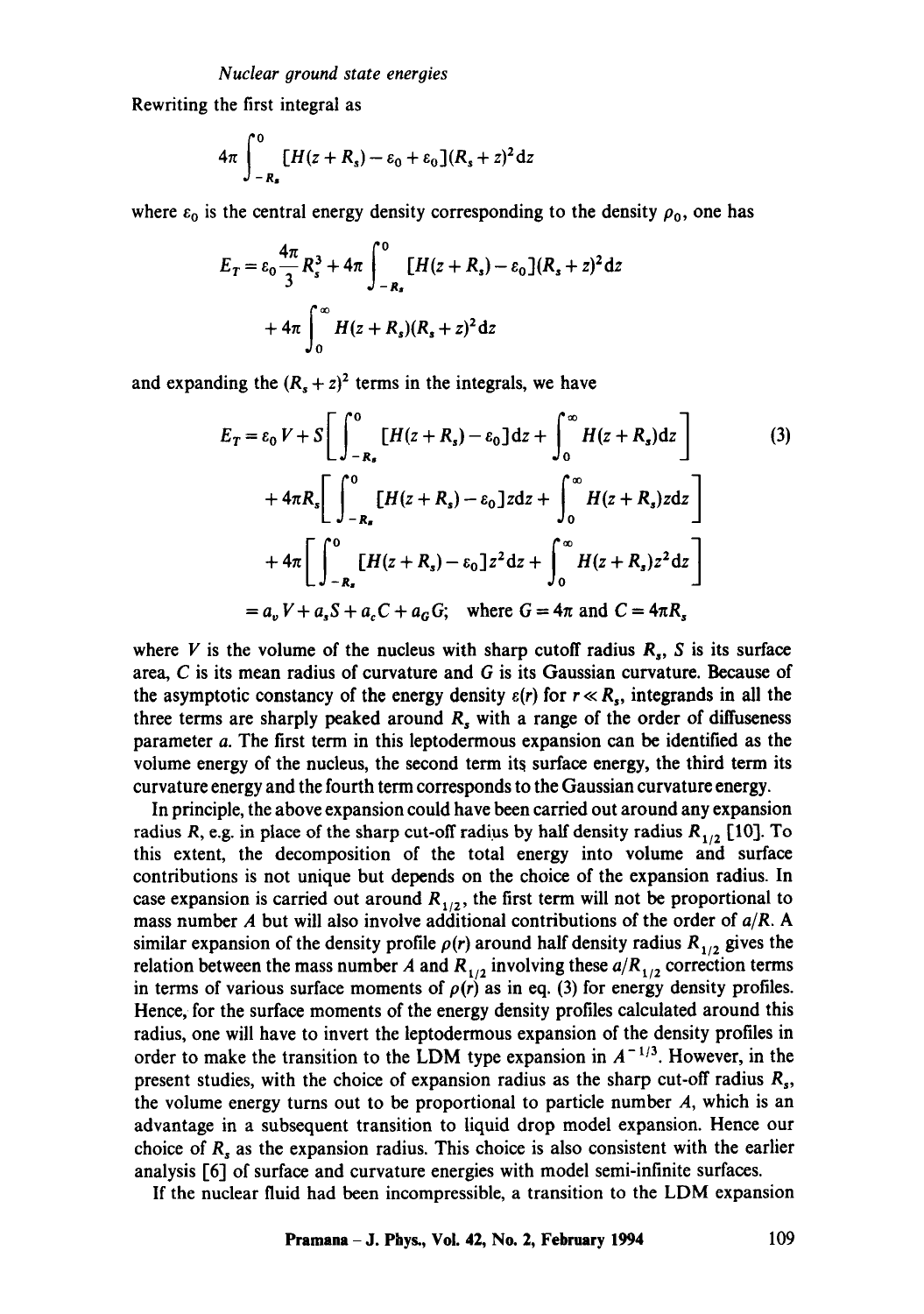$R = (3A/4\pi\rho)^{1/3}$ 

is trivial since

and

$$
E_T = a_v^* A + a_s^* A^{2/3} + a_c^* A^{1/3} + a_G^* \tag{4}
$$

The LDM coefficients  $a^*_{v}$ ,  $a^*_{s}$ ,  $a^*_{c}$  and  $a^*_{G}$  are uniquely related one-to-one to the leptodermous expansion coefficients  $a_{v}$ ,  $a_{s}$ ,  $a_{c}$  and  $a_{c}$ . However, the nuclear fluid is compressible with a finite compressibility coefficient. The central density and the structure of the nuclear surface, namely, its thickness and skewness are then dependent on the mass number A of the nucleus. Therefore, the coefficients  $a_n$ ,  $a_n$ ,  $a_c$  and  $a_c$  in (3), are not universal constants but depend on the mass number A. For example, the central density of finite nuclei using semi-classical energy density formalism has been studied in detail earlier [1]. Defining the parameter  $\varepsilon$  as

$$
\varepsilon = -1/3 \left( \rho_0 - \rho_\infty \right) / \rho_\infty \tag{5}
$$

where  $\rho_{\infty}$  is the saturation density of nuclear matter. The leptodermous expansion coefficients for the total energy of the nucleus were expanded as

$$
a_v = a_v^{\infty} + 1/2 K_{\infty} \varepsilon^2 - 9/2 \tilde{a}_v \varepsilon^3
$$
  
\n
$$
a_s = a_s^{\infty} - 3 \dot{a}_s \varepsilon + 9/2 \tilde{a}_s \varepsilon^2
$$
  
\n
$$
a_c = a_c^{\infty} - 3 \dot{a}_c \varepsilon + 9/2 \tilde{a}_c \varepsilon^2
$$
\n(6)

where dots denote the derivatives with respect to  $\rho_0$ ;  $a_v^{\infty}$ ,  $a_s^{\infty}$  and  $a_c^{\infty}$  are the nuclear matter values and  $K_{\infty}$  is the corresponding incompressibility. To the lowest order, the mass dependence of  $\varepsilon$  can be written as (similar to droplet model)

$$
\varepsilon = 3\dot{a}_s A^{-1/3}/K_\infty = -2a_s^\infty A^{-1/3}/K_\infty. \tag{7}
$$

It is, therefore, reasonable to express the leptodermous expansion coefficients for finite nuclei as:

$$
a_v = a_v^{\infty} + a_v'' A^{-2/3} + a_v'' A^{-1}
$$
  
\n
$$
a_s = a_s^{\infty} + a_s' A^{-1/3} + a_s'' A^{-2/3}
$$
  
\n
$$
a_c = a_c^{\infty} + a_c' A^{-1/3}
$$
  
\n
$$
a_0 = a_0^{\infty}
$$
\n(8)

where we have used the dashes denoting the derivatives with respect to  $A^{-1/3}$ , and  $a_{r}^{\infty}$ ,  $a_{s}^{\infty}$  and  $a_{c}^{\infty}$  are the nuclear matter values. In addition to the variations of the central density with mass number, there could also be mass variations of the surface structure (diffuseness and skewness) for finite nuclei [6] and have not been studied in detail. However, one could use expansions of the type given by the eq. (8) in general. The nuclear matter values for the volume and surface contributions can be evaluated by taking the limit  $A^{-1/3} \rightarrow 0$ . The other coefficients are not of simple nature and are to be evaluated numerically only. A transition to the LDM then implies that the coefficients  $a_c^*$  and  $a_G^*$  have contributions from lower order terms. For example, the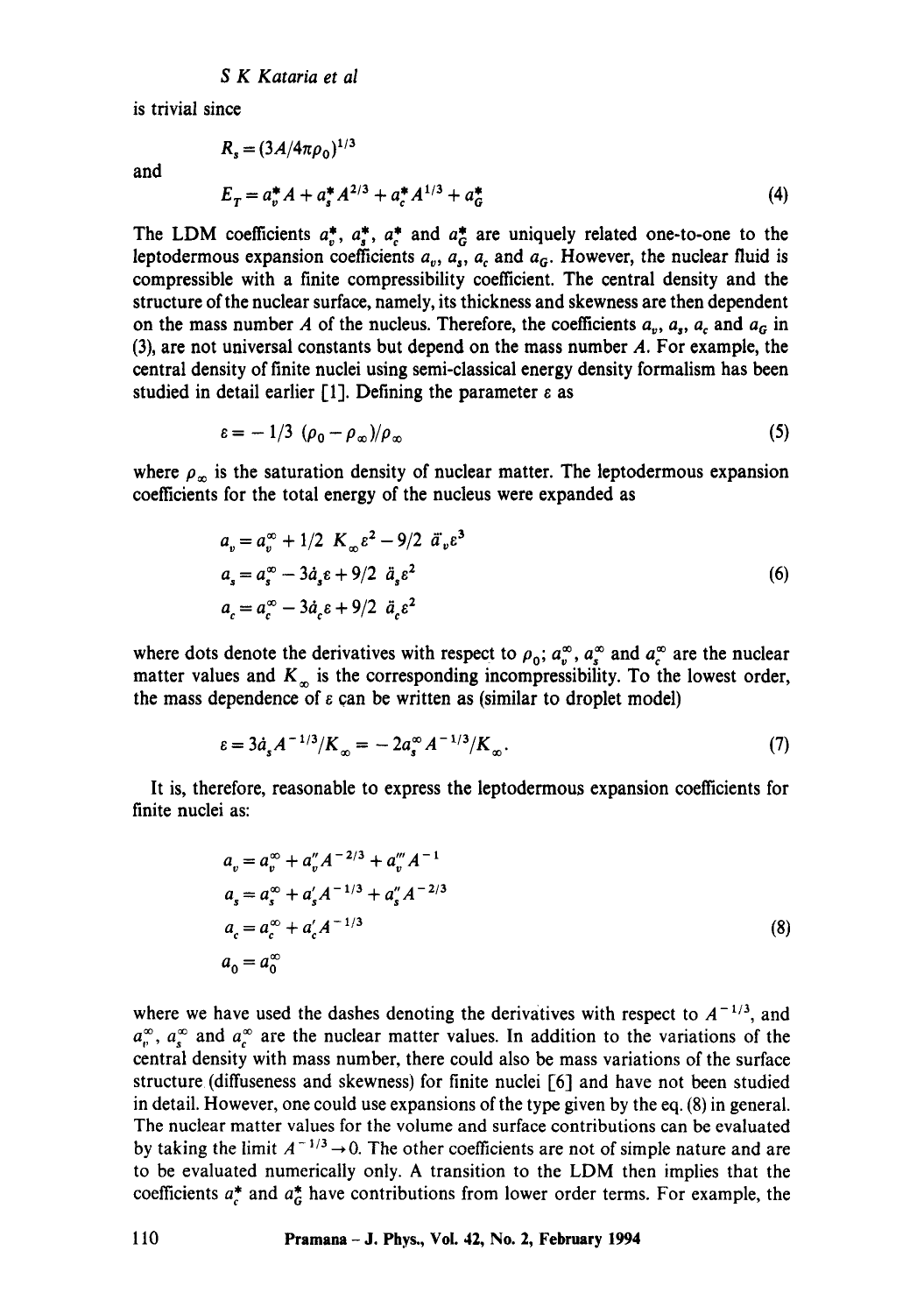coefficient of  $A^{+1/3}$  in (4) has, in addition, to the curvature contribution, has also components from surface and volume terms as given in (8)

$$
a_c^* = a_c^\infty + a_s' + a_v''.
$$
\n<sup>(9)</sup>

For a quantitative study of the decomposition of  $a^*$ , we use the energy density formalism as described below.

## **3. Numerical studies with semi-classical energy densities**

According to the semi-classical energy density formalism any physical quantity can be expressed as a functional of nuclear densities of the two fluids  $\rho_a^A(q = n, p)$ . The construction of the functional for the total energy requires separate analysis for the kinetic and potential parts. For the kinetic energy part, the second order extended Thomas Fermi Functional involving inhomogeneity corrections up to second order only in the derivatives of the density  $\rho_a$  is written as [6]

$$
\tau(\rho_q) = \alpha \rho_q^{5/3} + \beta (\nabla \rho)_q^2 / \rho_q + \gamma \Delta \rho_q \tag{10}
$$

As is well-known, for extended Thomas Fermi (ETF2) functional  $\alpha = 3/5(3\pi^2)^{2/3}$ and  $\beta = 1/36$  and  $\gamma = 1/3$ . However, this ETF2 is not a very good approximation at the nuclear surface, where the potential is rapidly varying and one has to go to fourth order corrections in this part. In modified Thomas Fermi (MTF) approach, the nuclear surface properties were shown to be well reproduced  $[6]$  using the form given in (10) with  $\alpha = 3/5(3\pi^2)^{2/3}$  and  $\gamma = 1/3$  and treating  $\beta$  as a free parameter. In the present work, we have used  $\beta = 1/18$  and  $\beta = 1/36$  for ETF2 calculations.

For the potential part, the use of zero-range Skyrme interaction simplifies the definition of the hamiltonian energy density, which, without any further approximation, depends only on the nuclear density and the kinetic energy density. The Skyrme functional for the total energy density  $E(r)$  for a closed shell nuclei with  $(\rho_n(r))$  $\rho_p(r) = 1/2\rho(r)$  can be written as

$$
E(r) = h^2/2m^*(\mathbf{r})\tau(\mathbf{r}) + 3/8 \ t_0 \rho^2(\mathbf{r}) + 1/64 \ (9t_1 - t_2(5 + 4x_2))(\nabla \rho)^2
$$
  
+ 1/16 \ t\_3 \rho^{2+\alpha}(\mathbf{r}) + 3/4 \ W\_0(\mathbf{J} \cdot \nabla \rho) \qquad (11)

where the effective mass  $m^*(r)$  for the Skyrme forces is given by

$$
f(r) = m/m^*(r) = 1 + 1/16[3t_1 + t_2(5 + 4x_2)]\rho(r)
$$

and J is the spin current density,

and  $t_0$ ,  $t_1$ ,  $t_2$ ,  $t_3$ ,  $x_2$  and  $W_0$  are the parameters of the Skyrme forces. There is a whole series of Skyrme force parametrization labelled SI, SII, SIII, SIV, SkM and RATP giving different set of values to the above constants. It is well known that the surface energy coefficient and curvature energy coefficients depend significantly on the choice of these parameter sets. In our calculations, we have studied the leptodermous expansion for the SIII, SkM and RATP Skyrme parameter sets as given in table 1. The densities  $\tau(r)$  and  $J(r)$  are universal functional of the local density [11, 12] and in the semi-classical ETF approach, including the terms arising from the effective mass are

$$
\tau(r) = \tau_{TF}(\rho(r)) + \tau_2(\rho(r)) \tag{12}
$$

$$
Pramana-J. Phys., Vol. 42, No. 2, February 1994 111
$$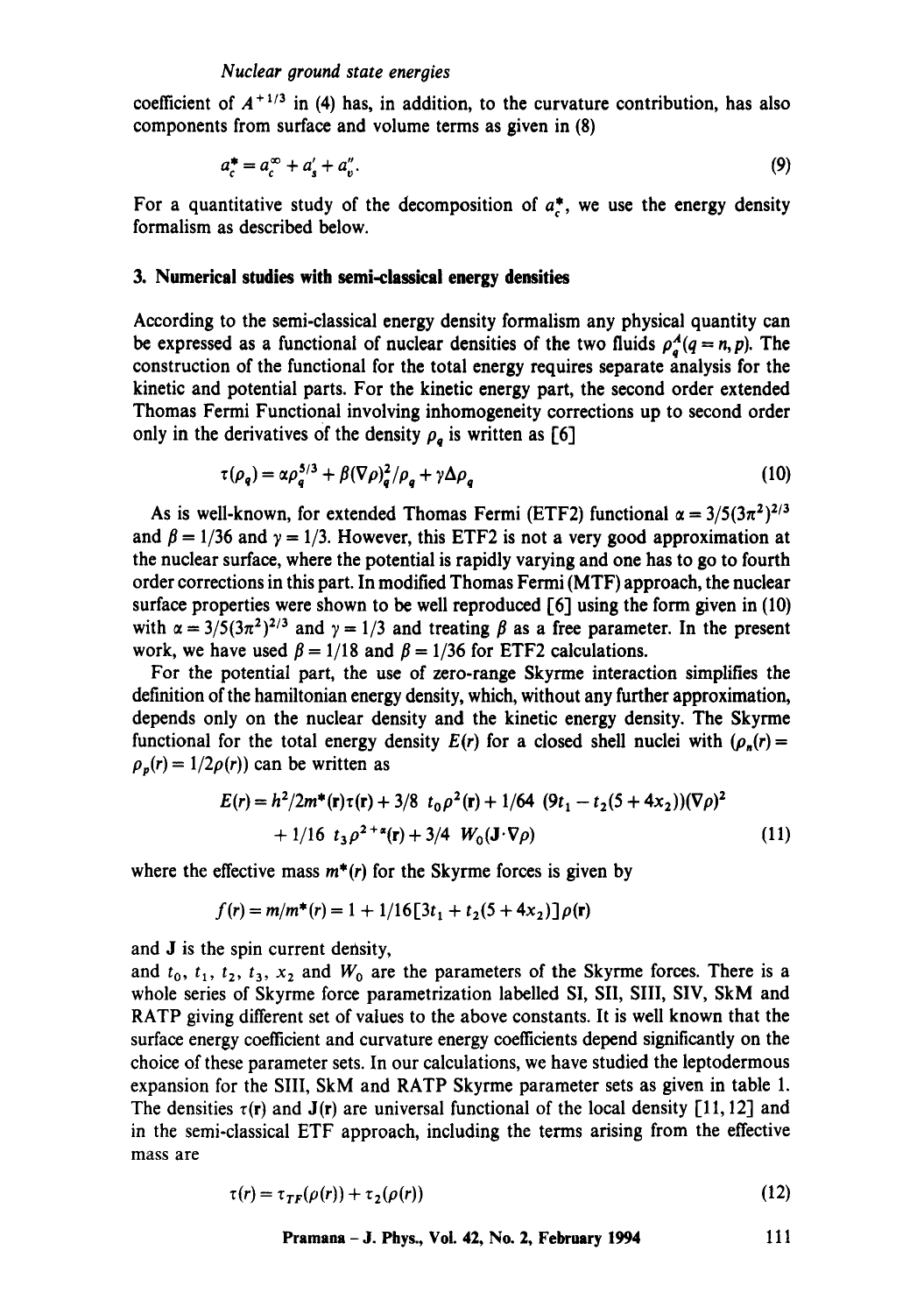|                                                  |        | Force MeVfm <sup>3</sup> MeVfm <sup>5</sup> MeVfm <sup>5</sup> MeVfm <sup>3+3a</sup> $x_0$ $x_1$ $x_2$ $x_3$ $\alpha$ $W_0$ |                                       |  |  |
|--------------------------------------------------|--------|-----------------------------------------------------------------------------------------------------------------------------|---------------------------------------|--|--|
| SIII $-1128.75$ 395.00 $-95$ 14000               |        |                                                                                                                             | $0.45$ $0.0$ $0.0$ $1.0$ $1$ $120.00$ |  |  |
| $SkM = 2646.00$ 385.00<br>$RATP - 2160000051300$ | $-120$ | 15595<br>$+121$ 11600 0418 $-0.36$ $-2.29$ 0.586 1/5 120.00                                                                 | 0.09 0.0 0.0 0.0 1/6 130.00           |  |  |

**Table 1.** Parameters of the Skyrme forces used in the present work from refs  $[1, 6]$ .

$$
\tau_2(\rho) = 1/36 \, (\nabla \rho)^2 / \rho + 1/3 \, \Delta \rho + 1/6 \, \nabla f \cdot \nabla \rho / f + 1/6 \, \rho \nabla^2 f / f
$$
  
- 1/12 \, \rho (\nabla f / f)^2 + 1/2 \, (2m/h^2)^2 \rho (W/f)^2 \qquad (13)

and  $J(\rho) = -2m/\hbar^2 \rho/f W = -3/2 W_0 2m/\hbar^2 \rho/f \nabla \rho$ .

The minimization of the total energy  $E_T$ , written as a functional  $H(\rho)$  of matter density  $\rho(r)$  leads to the two coupled Euler's equations

$$
\frac{\partial H}{\partial \rho_q} - \nabla \cdot \frac{\partial H}{\partial \nabla \rho_q} + \Delta \frac{\partial H}{\partial \Delta \rho_q} = \lambda_q \quad q = n, p \tag{14}
$$

where  $\lambda_n$  and  $\lambda_p$  are Langrange multipliers corresponding to the conservation of the number of neutrons and protons. These Euler's equations are second order differential equations which have been solved numerically in the case of finite systems as well as for semi-infinite systems to obtain the density profiles. The density profile systematics for finite nuclear systems have been studied earlier [6]. in our calculations, we have used the same code to obtain the mass dependence of the nuclear surface structure.

Alternatively, the minimization of  $E<sub>T</sub>$  can be carried out by assuming some analytical form of the semiclassical density  $\rho(r)$  and minimizing it with respect to the density profile parameters. This procedure corresponds to a limited variation in some subspace defined by the analytic form of the density profiles. Generalized Fermi functions as given below

$$
\rho(r) = \rho_0 / \{1 + \exp(r - R)/a\}^{\nu}
$$
\n(15)

have been shown to adequately describe the density profiles for the finite nuclei and are very close to the solutions of the Euler's equation. This method has the advantage of the faster convergence over that of Euler equations [12].

We have calculated the total energy  $E_T$ , as well as the three surface moments  $E_s$ ,  $E_c$  and  $E_0$  using the density profiles obtained in two ways: (i) by solving the Euler's equations and, (ii) by method of least squares to obtain the parameters of the modified Fermi distributions for a number of nuclei in the mass range  $40 < A < 500$ . It was found that the differences in the quantities  $E_T$ ,  $E_s$ ,  $E_c$  and  $E_0$  in these two ways are of the order of 1-5 MeV (see for example  $E_T$  values in columns a and b for cases I and III in table 2), and therefore any of these two methods can be used in calculations.

Figure 1 shows the plot of density profile for a very heavy nucleus  $A = 500$  calculated using the first method for the SIII interaction. As seen in figure 1, density  $\rho(r)$  can be well represented by a generalized Fermi distribution. The plot of corresponding energy density  $H(r)$  is also shown in the figure. One observes that the maximum occurs in the vicinity of the nuclear surface and not at the centre of the nucleus, and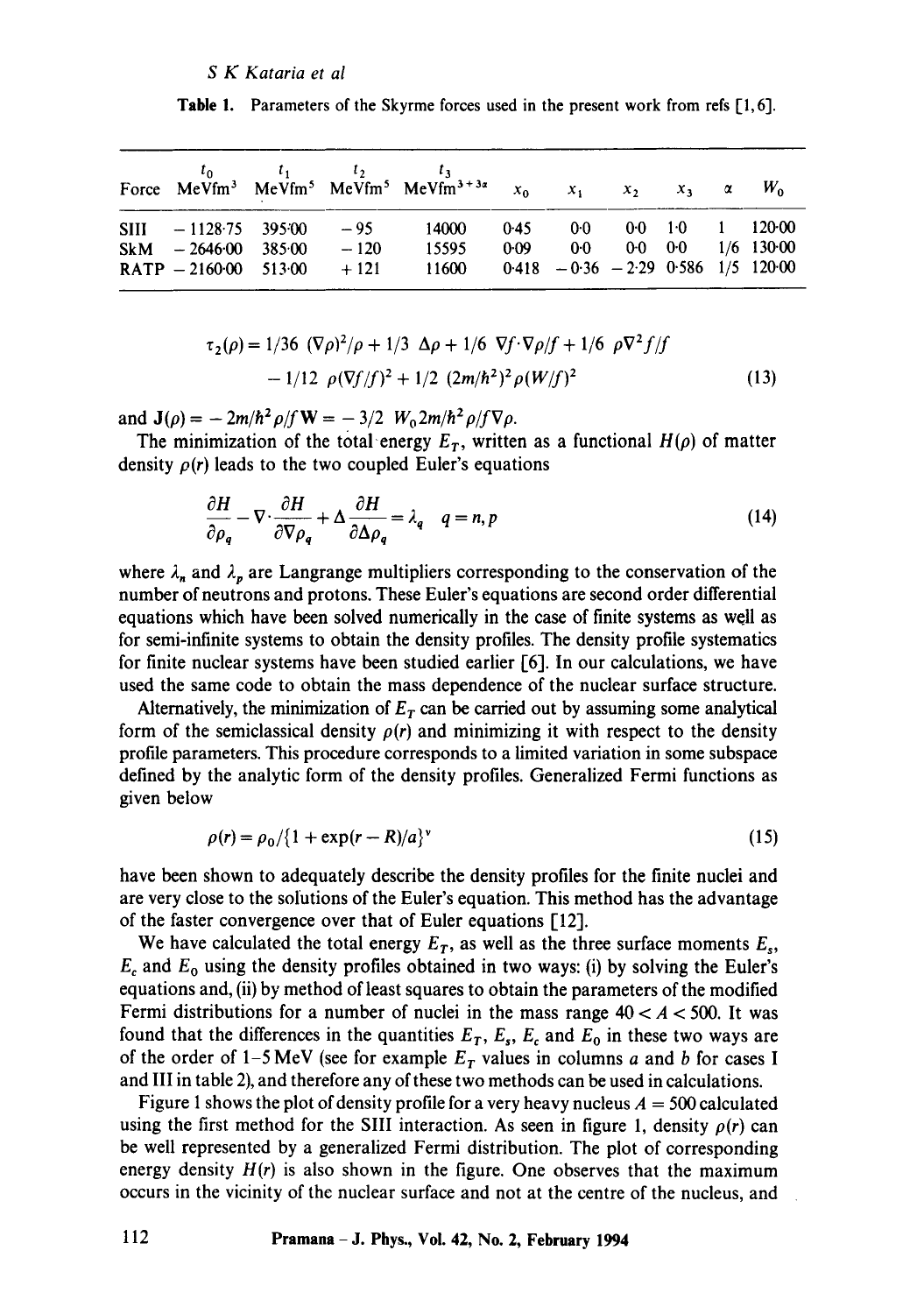|     | Case I    |           | Case II   | Case III  |           |  |
|-----|-----------|-----------|-----------|-----------|-----------|--|
| A   | (a)       | (b)       | (a)       | (a)       | (b)       |  |
| 500 | $-67030$  | $-6704.6$ | $-6560.9$ | $-6423.5$ | $-6428-1$ |  |
| 300 | $-3879.2$ | $-3880-2$ | $-37773$  | $-3642.8$ | $-3647.4$ |  |
| 200 | $-2497.2$ | $-2498.0$ | $-24190$  | $-2290-6$ | $-2295.2$ |  |
| 140 | $-16853$  | $-16859$  | $-1623-4$ | $-1501.8$ | $-1506.6$ |  |
| 100 | $-11560$  | $-1156-4$ | $-1106.2$ | $-9920$   | $-997.0$  |  |
| 80  | $-896-7$  | $-896.5$  | $-853.8$  | $-744.6$  | $-749.2$  |  |
| 60  | $-642.8$  | $-6423$   | $-607-4$  | $-505-4$  | $-508-7$  |  |
| 40  | $-397.0$  | $-3974$   | $-369.9$  | $-2770$   | $-281-3$  |  |

Table 2. Total energy of nuclei calculated with SIII interaction and  $\beta = 1/18$ .

(a) using density profiles calculated from Euler's equation with total  $H(r)$ . The total energy is calculated using the same density profile with three prescriptions for  $\tau(\rho)$ .

Case I with complete ETF-2 and MTF values for  $\beta$  and  $\gamma$  parameters, Case II,  $\Delta \rho = \rho''$  was assumed for  $\tau(\rho)$  for the calculation of *H(r)* keeping  $\rho(r)$  as in case I estimate.

Case III,  $E_T$  was calculated using  $\Delta \rho = 0$  in  $\tau(\rho)$  expressions.

(b) Same as (a) but using modified Fermi distributions for  $\rho(r)$ , whose parameters were obtained by minimising the total energy  $E_T$  with and without the  $\Delta$ -term in the calculation of  $H(r)$ .



**Figure 1.** The plots of density distribution  $\rho(r)$  and energy density distribution  $H(r)$  for  $A = 500$ , SIII force with  $\beta = 1/18$ . The continuous curve is for  $H(r)$  and dotted curve is obtained by approximating  $\Delta \rho = \rho''$  in  $\tau$  terms and using the same density profile  $\rho(r)$  shown in the figure.

**Pramana- J. Phys., Vol. 42, No. 2, February 1994 113**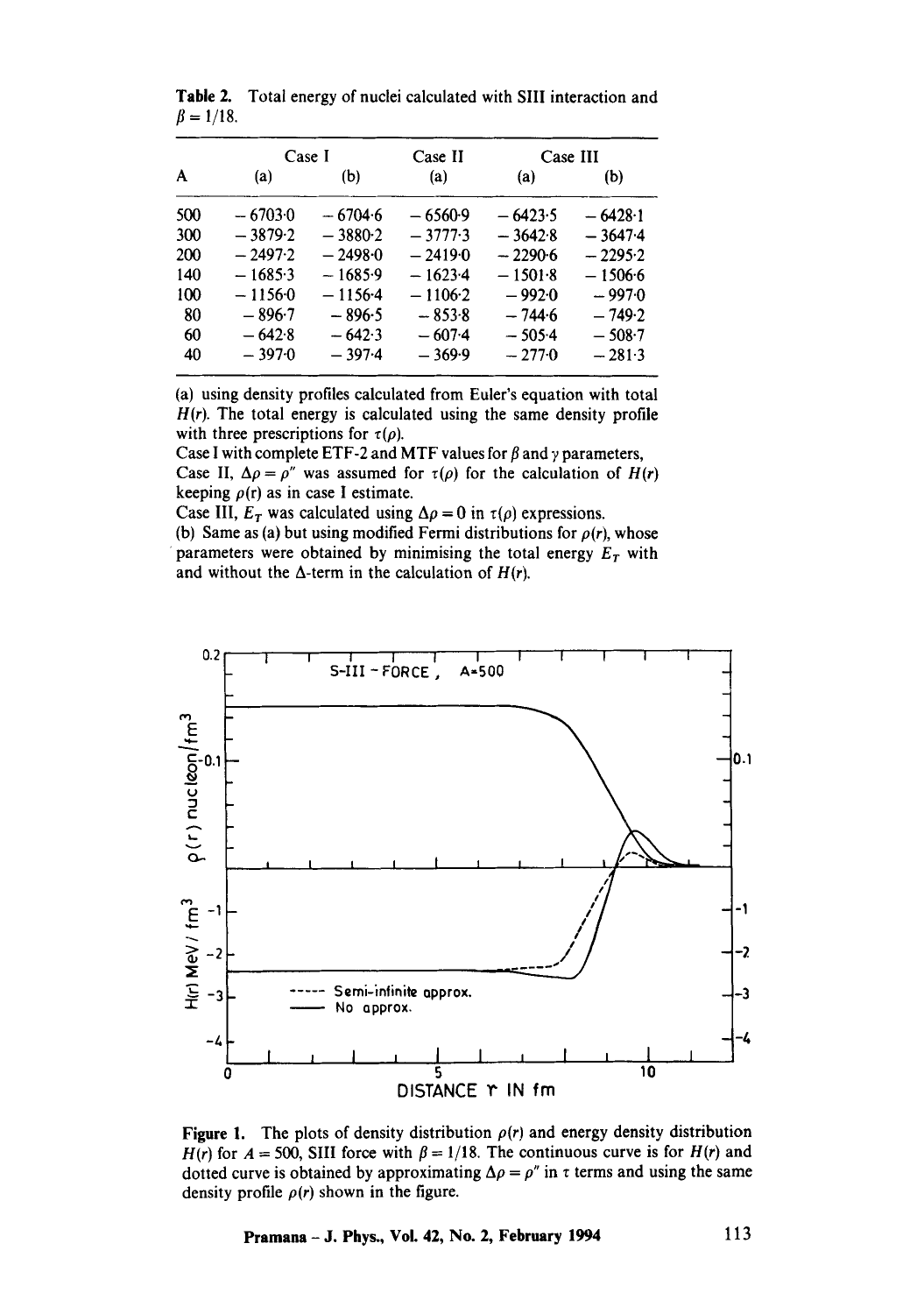*S K Kataria et al* 



Figure 2. The plot of energy per nucleon  $H(r)/\rho(r)$  for  $A = 40$ , 100 and 500 as a function of r for SIII force as in figure 1. The continuous curve is for total  $H(r)$ and dashed curve is obtained under semi-infinite approximation in  $\tau$  term.

also that the energy density shows positive values outside the sharp cutoff radius. The extra binding energy in the surface region arises due to the Lapalacian term in the kinetic energy term  $\tau(r)$ , and the contribution of this term increases with decreasing mass number A, due to the presence of  $2/r \partial \theta r$  term in the  $\Delta$  operator. However, the plot of  $H(r)$  calculated by approximating  $\Delta \rho \simeq \theta^2 \rho / \partial r^2$  in its kinetic energy term  $\tau(r)$  (termed in this work as semi-infinite approximation) does not show maximum value in the surface region and the positive energy peak is also of much smaller magnitude.

The plots of energy density per nucleon  $H(r)/\rho(r)$  as a function of r for three mass numbers  $A = 40,200$  and 500 are shown in figure 2. The surface peaking of the energy density per nucleon is not present when it is calculated in the semi-infinite approximation in the calculation of *H(r)* and for the same density profiles, shown as dashed curves in figure 2. For the case of smaller nucleus  $A = 40$ , the maximum in the  $H(r)/\rho(r)$ is larger than for the case of very heavy nucleus like  $A = 500$ . This clearly brings out the dependence of the energy density profiles on the mass number A and also the term responsible for it.

The calculated total energy  $E_T$  for a number of nuclei using the density profiles calculated by

(a) solving Euler's equations

(b) the parametrized form given by (15) of  $\rho(r)$ 

are given in table 2 for SIII parameters under different approximations in the kinetic term  $\tau$ , but using the same density profiles. In this table, case I is for the total energy of the nuclei calculated using  $\tau$  as given in (10). In case II,  $E<sub>T</sub>$  is calculated by assuming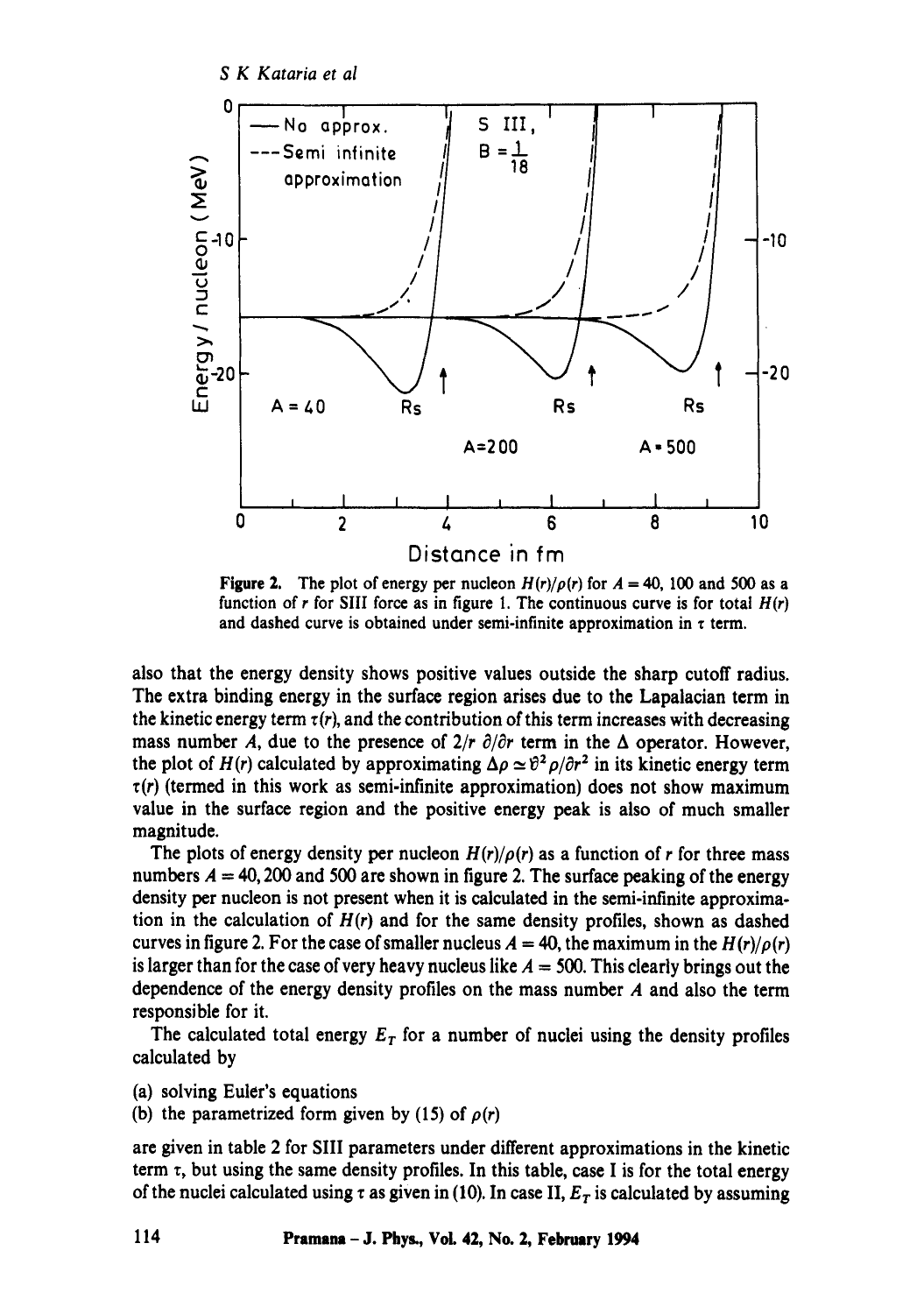that the  $\Delta \rho = \partial^2 \rho / \partial r^2$  in the terms involving  $\tau$ . In case III,  $E_T$  is calculated by neglecting the  $\Delta \rho$  terms in the calculation of  $\tau$ . As can be seen from table 2, the calculated value of  $E_T$  under the three cases are significantly different and arise due to the contribution of terms involving the integral  $\int \rho \Delta \rho d^3 r$ , and the relative magnitude of this term increases for smaller nuclei.

In earlier self-consistent calculations i.e. solving Euler's equations exactly [6], it was observed that the effective surface diffuseness related to the  $(10\% - 90\%)$  distance is almost independent of mass number, although the parameters  $(r_0, a, v)$  of generalized Fermi distribution were found to vary. In order to quantify this mass dependence of nuclear surface structure we have calculated the surface moments of the density profiles around the inflexion point up to fourth order for SkM\* force. Figure 3 shows the mass dependence of these surface moments of the density profile, and of the sharp cut-off radius parameter  $r_0$ . The skewness parameter  $\mu_3$  and  $\mu_4$ , show large variation with mass number, whereas  $\mu_2$  varies rather slowly. The surface tension coefficient is known to depend on the width of the integrand, and therefore, the mass dependence of nuclear surface structure will not alter its estimate significantly. However, the curvature energy, which is the first moment of the surface peaked integrand in (3) and depend on the  $\mu_3$  and  $\mu_4$  surface moments will show large contribution from



**Figure 3:** The plot of central moments  $\mu_1, \mu_2, \mu_3, \mu_4$  of density distribution  $\rho(r)$ around its inflexion point as a function of  $A^{-1/3}$ . The variation of sharp-cutoff radius parameter  $r_0$  is also shown in the figure.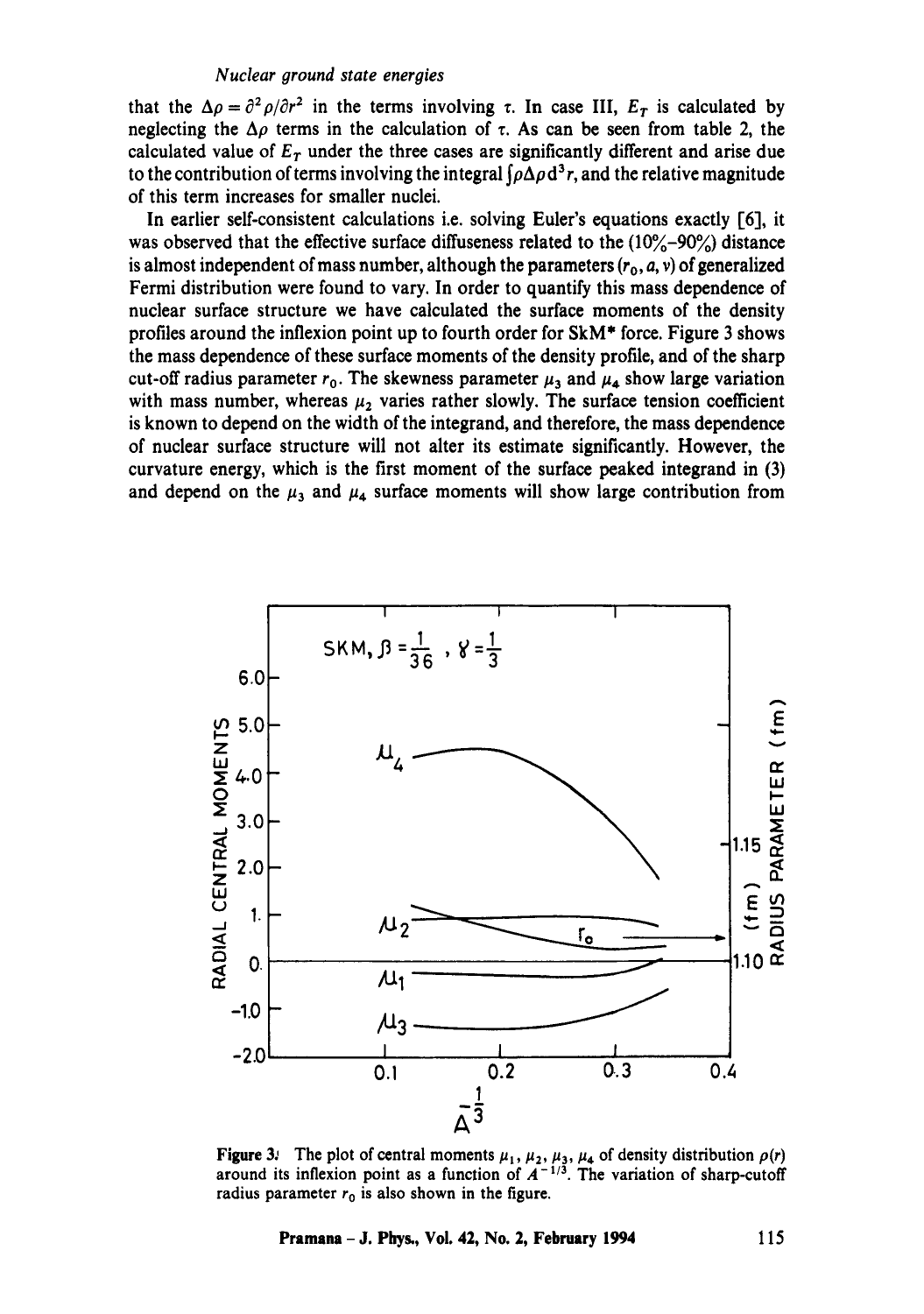the mass dependence of the nuclear surface structure. The plot of  $r_0$  as a function of  $A^{-1/3}$  shows compressibility effects for larger nuclei  $A > 100$  and for smaller masses the compression by the surface tension is compensated by surface structure changes. -The magnitude of these quantities are a very sensitive function of the choice of kinetic energy functional and the Skyrme force parameters, but the general trends remain unchanged.

One can also calculate the surface moments of the energy density  $H(r)$  for diffuse density distributions  $\lceil 10 \rceil$   $\rho(r)$  as

$$
E_T = \varepsilon_0 A + S \left[ \int_{-R_s}^{0} [H(\rho(r)) - \varepsilon_0 \rho(r)] dz + \int_{0}^{\infty} H(\rho(r)) dz \right]
$$
  
+  $C \left[ \int_{-R_s}^{0} [H(\rho(r)) - \varepsilon_0 \rho(r)] z dz + \int_{0}^{\infty} H(\rho(r)) z dz \right]$   
+  $G \left[ \int_{-R_s}^{0} [H(\rho(r)) - \varepsilon_0 \rho(r)] z^2 dz + \int_{0}^{\infty} H(\rho(r)) z^2 dz \right].$  (16)



Figure 4. The plot of surface moments of energy density profile  $H(r)$  around  $R<sub>s</sub>$ as a function of  $A^{-1/3}$ . The semi-infinite values are calculated by  $\Delta \rho = \rho''$ approximation in  $\tau$ -terms.

**116 Pramana- J. Phys., Vol. 42, No. 2, February 1994**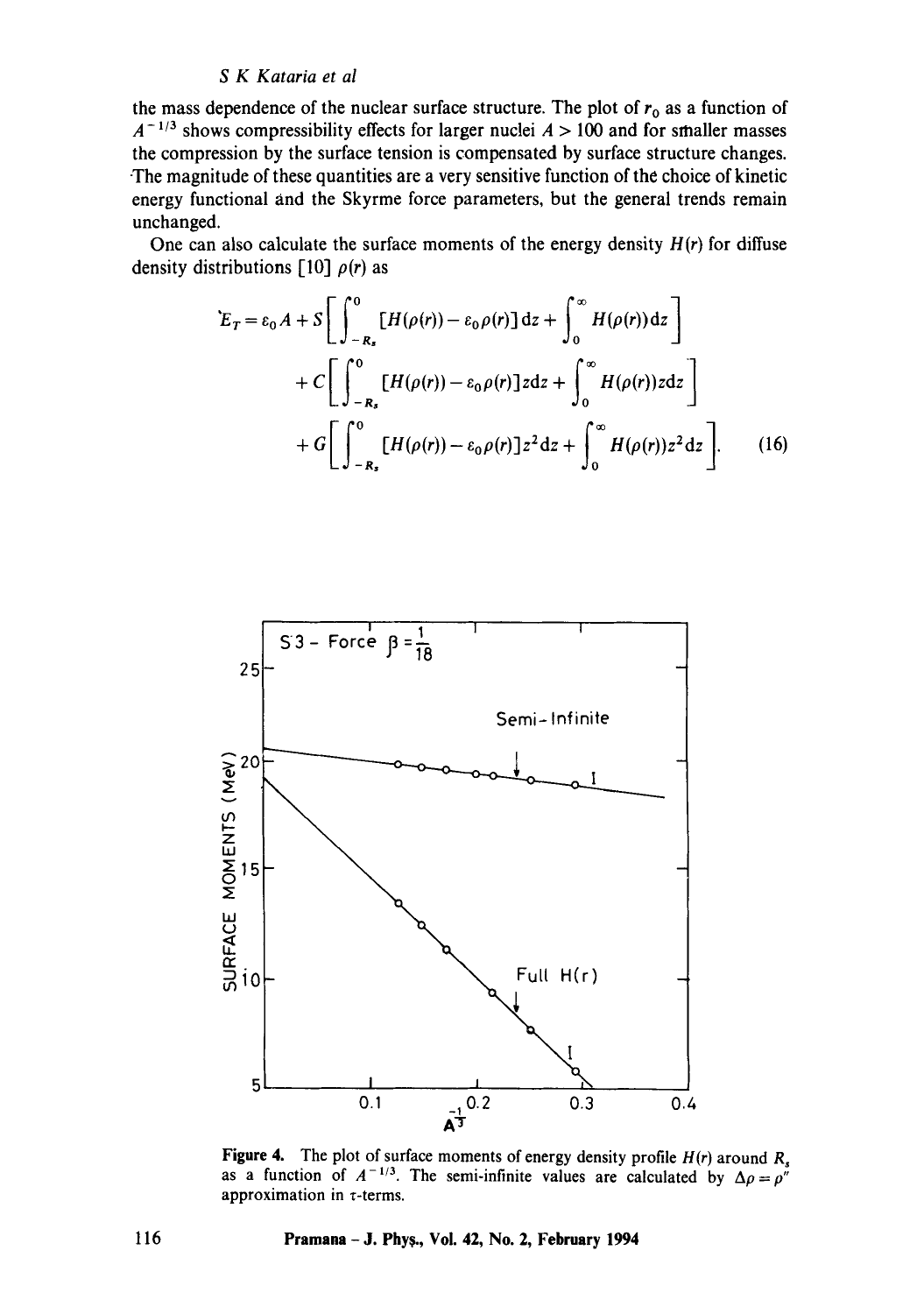However, we have calculated the surface moments around sharp cut-off radius using (3) for a number of nuclei and with density profiles calculated in two ways. Figure 4 shows the plot of the surface energy coefficient as a function of  $A^{-1/3}$ . The extrapolation of these quantities in the nuclear matter limit  $A \Rightarrow \infty$ , converge to the asymptotic value as expected since the ratio  $a/R \Rightarrow 0$ . The linear extrapolation shown in figure 4 for the nuclear matter limit gives a good estimate for the nuclear matter surface energy coefficient. It can be seen from the figure that the extrapolated value of a, for full  $H(r)$  and the corresponding semi-infinite approximation differ by about 1.5 MeV. In these surface moment calculations, we have used for the  $\varepsilon_0$  the value of energy density  $h_0$  at the centre of the nucleus with mass number  $A$ , which is to be associated with the volume energy coefficient inclusive of the compressibility effects. Figure 5 shows the plot of this quantity for the two forces RATP and SIII. For semi-infinite approximation case the plot of the volume term coefficient  $a<sub>v</sub>$  shows the expected parabolic dependence in  $A^{-1/3}$  due to compressibility effects. For full  $H(r)$ , the volume term shows deviations from this simple parabolic dependence for small mass numbers. The increase in this quantity arises only due to the  $\Delta$ -terms. For



**Figure 5.** The plot of volume energy coefficient  $a_v$  versus  $A^{-1/3}$  for SIII and RATP forces. The dashed curve shows the result with semi-infinite approximation in  $\tau$  expressions.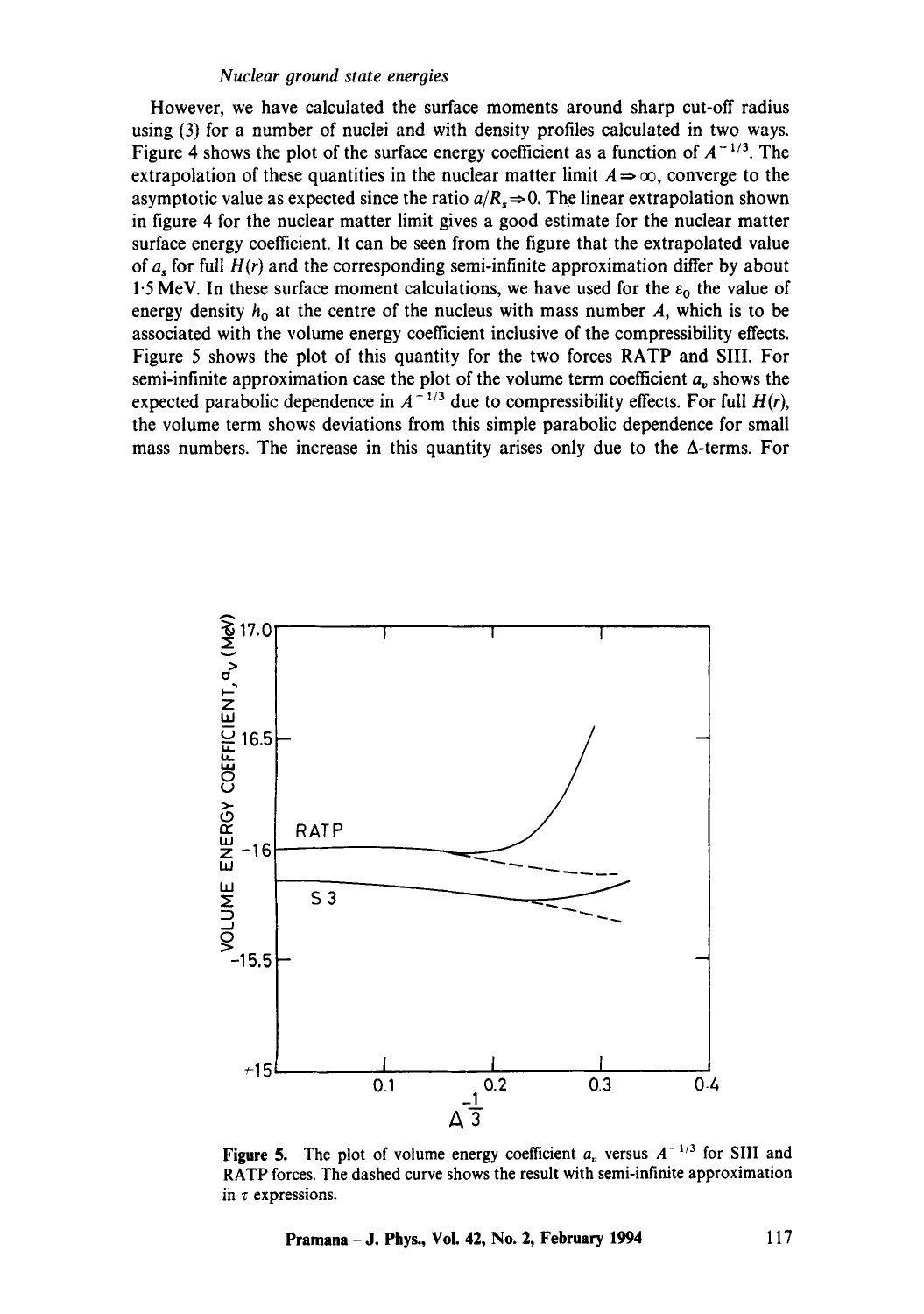

**Figure 6.** Same as for figure 5, but for surface tension coefficient  $\sigma_s(A)$  as a function of  $A^{-1/3}$ .

RATP force this contribution is rather very large, whereas for Sill and SkM forces these deviations are small and very similar.

The surface tension coefficient  $\sigma_s$  calculated as a coefficient of  $4\pi R_s^2$  term in (3) for the total energy density  $H(r)$  and is plotted in figure 6 and it almost decreases linearly with  $A^{-1/3}$  for SIII force. For semi-infinite approximation  $\Delta \rho = \partial^2 \rho/\partial r^2$  in the calculation of energy density  $H(r)$ , the derived surface tension coefficient  $\sigma_s$  increases almost linearly with  $A^{-1/3}$ . This increase of  $\sigma_s$  with mass number arises due to the diffuseness correction in the sharp cut-off radius  $R<sub>s</sub>$ . This diffuseness contribution gives rise to geometric contribution from the surface energy term [ 10] to the curvature energy term.

The effective curvature energy coefficient  $a_c^*$  consists of three parts [1, 6, 9] volume compressibility contribution from  $a_{\nu}^{\prime}$  expansion; geometrical component from surface moment expansion of  $a'_{s}$ , and the leading term of the curvature moment expansion  $a_c^{\infty}$  as given in (8). The plots of the curvature moments  $a_c$  as a function of  $A^{-1/3}$  are shown in figure 7 for the full  $H(r)$ , and for  $H(r)$  calculated under the semi-infinite approximation. Table 3 contains the values of  $a_c^*$ , and its components obtained by extrapolation of the surface moment  $a_s$ , volume term  $a_v$  and curvature moment  $a_c^{\infty}$ for the SIII interaction for the two cases shown in the figures 4, 5 and 7. It can be seen from table 3, that the effective  $a^*$  is smaller in magnitude and even negative for total  $H(r)$  density profiles. Whereas, the value of  $a_r^*$  for the semi-infinite approximation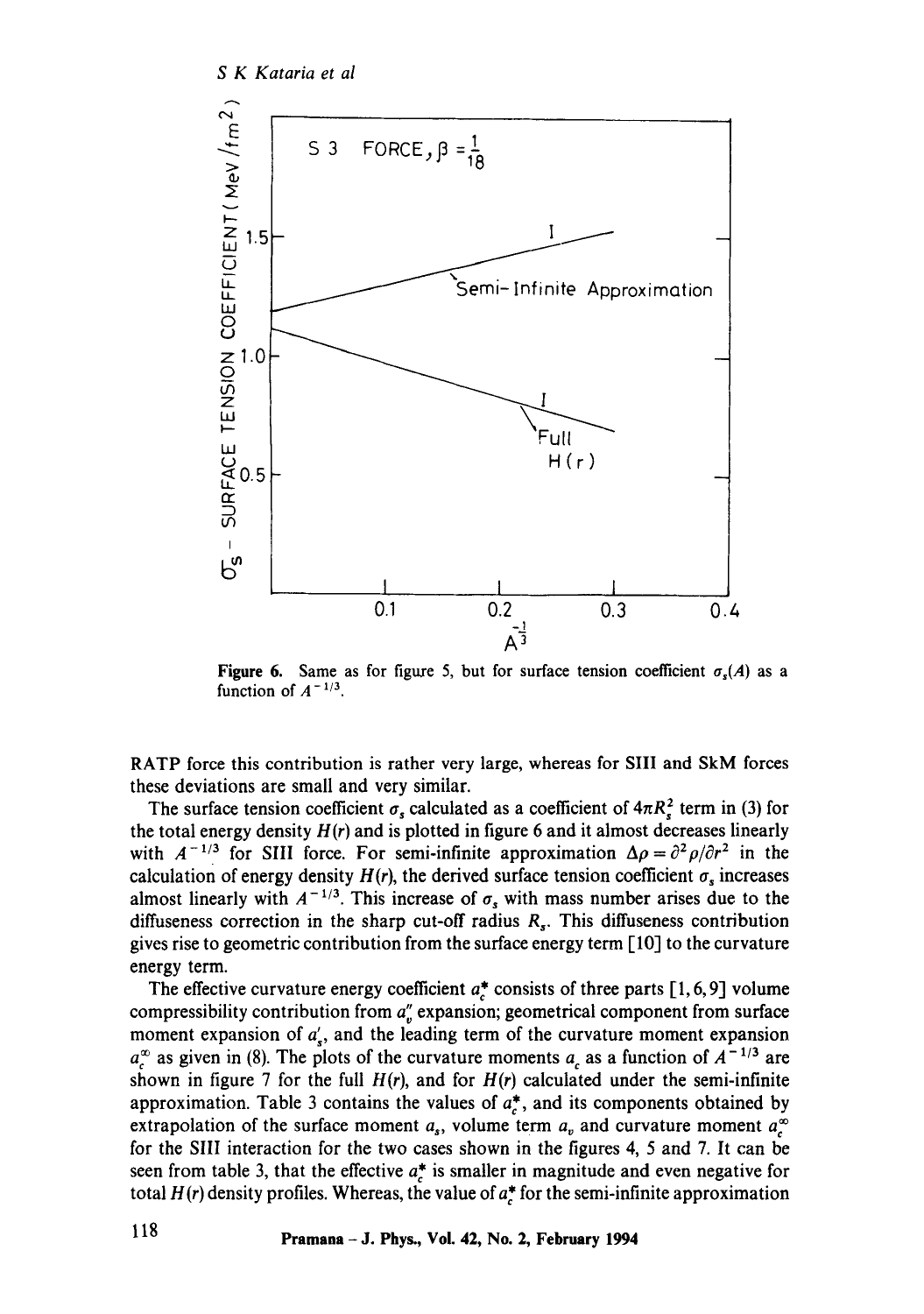**Table** 3. Three components of effective curvature energy a\*, using the surface moments of  $H(r)$  around the sharp radius  $R_s$ , with and without the semi-infinite approximation in the  $\Delta$  term in the kinetic energy term  $\tau(r)$ .

| Force | Case          | a'       | $a^{\prime\prime}$ . | $a^{\infty}$ | a"     |
|-------|---------------|----------|----------------------|--------------|--------|
| SHI   | Total $H(r)$  | $-25.73$ | 2.44                 | 22.82        | $-0.5$ |
|       | Semi-infinite | 15.94    | 2.20                 | $-8.92$      | 9.24   |



**Figure 7.**  Same as for figure 5, but for curvature moments of H(r).

of  $H(r)$  is positive, large  $\cong$  9 MeV and is comparable with the values obtained in earlier studies of curvature energies.

The second moments of the surface expansion of  $H(r)$  i.e. Gauss curvature moments have been plotted against the  $A^{-1/3}$  in figure 8 for SIII forces. It can be seen that for semi-infinite approximation the value of  $a_0 \approx 8 \text{ MeV}$  and does not vary much with mass number (variation less than 2 MeV) showing that the shape of the surface peaked integrand does not change with mass number and the accuracy of the surface moments is of the order of 1 MeV. For total  $H(r)$ , the  $a_0$  values vary from  $-5$  to 8 MeV in the mass range of interest, indicating that in this case the surface structure changes and the second moment brings this out dramatically by changing from negative to positive values. The effective values of  $a_n^*$  is a sum of contribution from  $a_n$ ,  $a_s$ ,  $a_c$  expansions as given in (8).

In order to obtain the surface, curvature energy coefficients for the nuclear matter limit in a more quantitive way, we have used the power series expansions given in eq. (8), and the surface, curvature and gaussian curvature moments calculated for the sequence of nuclei. Table 4 gives these values for the three representative Skyrme parameter sets. The magnitude of curvature energy coefficient in the present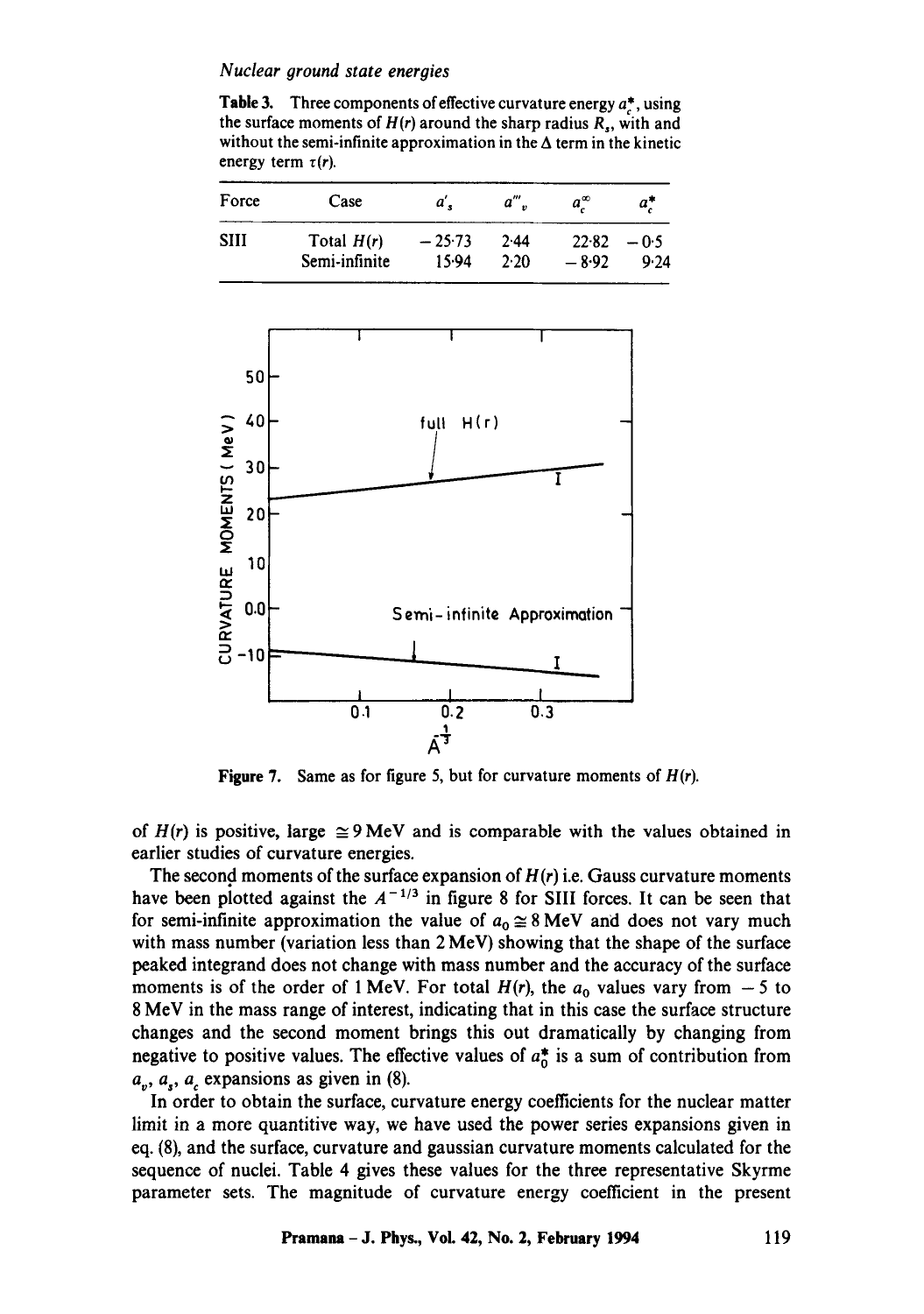

Figure 8. Same as for figure 5, but for Gauss curvature moments of *H(r).* 

**Table** 4. Nuclear matter values of the volume energy coefficient, surface energy coefficient, effective curvature energy coefficient and Gauss effective energy coefficient for the three Skyrme forces using the total *H(r)* and the proposed procedure. The second row for each force is obtained by fitting the total energy  $E_T$  to the leptodermous expansion of eq. (4).

|           | $a_{s}^{\infty}$ | $a_r^*$    | $a_0^*$    |
|-----------|------------------|------------|------------|
| $-15.847$ | 19.26            | $-0.5$     | 270        |
|           |                  | $-1.0^{+}$ | $17.8^{+}$ |
| $-15:71$  | $17-92$          | $2-4$      | $21 - 0$   |
|           |                  | $3.8 +$    | $12.0^{+}$ |
| $-15.96$  | 18.90            | 3.4        | $20 - 0$   |
|           |                  | $4.8^{+}$  | $12.7^{+}$ |
|           | $a_v^{\infty}$   |            |            |

calculations is found to be very small, the sign depending on the Skyrme interaction parameters. The values for the  $a_c^*$  obtained in the present calculations are very much different from those obtained in earlier studies for all the three Skyrme forces. For some Skyrme forces this term is even negative, whereas all earlier calculations lead to large postive values only.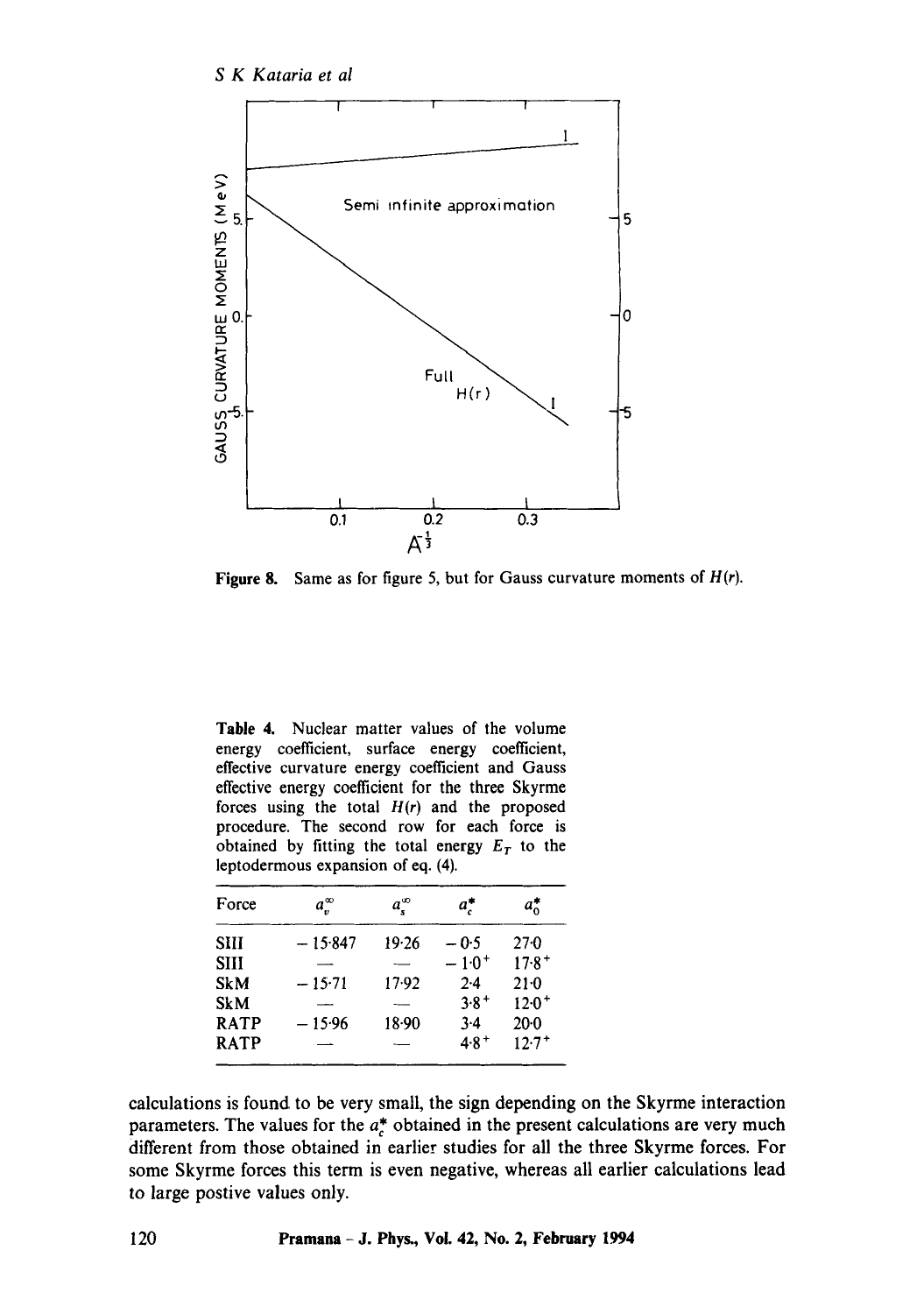Another way to obtain the coefficients in the LDM mass relations is to expand the total energy  $E_T$  in power series of  $A^{-1/3}$  directly as in (4). These fitted constants are highly correlated. However in model masses, one can fix the leading term volume energy  $a_n^*$  and surface constant  $a_n^*$  depending on the Skyrme interaction chosen, and therefore, one can obtain the remaining curvature terms reliably by fitting directly  $E_T$  values. Tables 4, also contains the values (denoted by +) so obtained which are in general agreement with the values deduced from the surface moment expansion, and thus shows the accuracy of the procedure adopted. These calculated coefficients  $(a^*, a^*, a^*, a^*, a^*)$  are consistent with semi-empirical mass fits, which demand small values of  $a^*_{\sigma}$  and non-zero values of  $a^*_{\sigma}$  coefficient.

## 4. **Summary**

In conclusion, leptodermous expansion of the ground state energies  $E<sub>r</sub>$  of finite nuclei has been carried out starting from the semi-classical EDF theory. The surface, curvature and Gauss curvature contributions were obtained from the surface moments of the energy density profile  $H(r)$  around sharp cut-off radius  $R_s$  for a sequence of nuclei with  $N = Z$  and without any Coulomb interaction. A transition to the LDM type expansion in  $A^{-1/3}$  was then made by power series expansion of the surface moments of finite nuclei. The effective curvature energy coefficient  $a^*$  was found to be very small for the three Skyrme forces S-Ill, SkM, RATP for LDM type expansion. The calculated total energies  $E_T$  when fitted by the least squares to eq. (4) also yielded same values for the LDM coefficients as obtained from the leptodermous expansion method and the power series expansion as in eq. (8). It was also found that the semiinfinite approximation as used in earlier EDF calculations results in overestimates of effective curvature energy. Thus we have resolved the anomaly in the curvature energy coefficient calculated on the basis of EDF formalism and its semi-empirical estimate from the least squares fit to the experimental ground state masses.

#### **Acknowledgements**

One of the authors (SKK) is thankful to J Treiner and H Krivine and O Bohigas for use of their code in solving the Euler's equation for density profiles and also for many fruitful discussions on various aspects of this problem in the initial stages of this work during his stay at Institut de Physique Nucleaire, Orsay. We are also thankful to S S Kapoor for many suggestions during the course of these studies. We are greatly indebted to the referee for carefully going through the manuscript and making very useful suggestions in making it concise and clear.

#### **References**

- [1] M Brack, C Guet and H-B Hakansson, *Phys. Rep.* 123, 275 (1985)
- [2] W D Myers and W J Swiatecki, *Ann. Phys.* 55, 395 (1969)
- [3] W D Myers, *Droplet model of atomic nuclei,* (IFI/Plenum, New York, 1977)
- [4] P A Seeger and W M Howard, *Nucl. Phys.* A238, 491 (1975)
- [51 H J Krappe, J R Nix and A J Sierk, *Phys. Rev.* C22, 992 (1979)
- [6-1 J Treiner and H Krivine, *Ann. Phys.* 170, 406 (1986)
- [7] J W Negele and D Vautherin, *Nucl. Phys.* A207, 298 (1973)